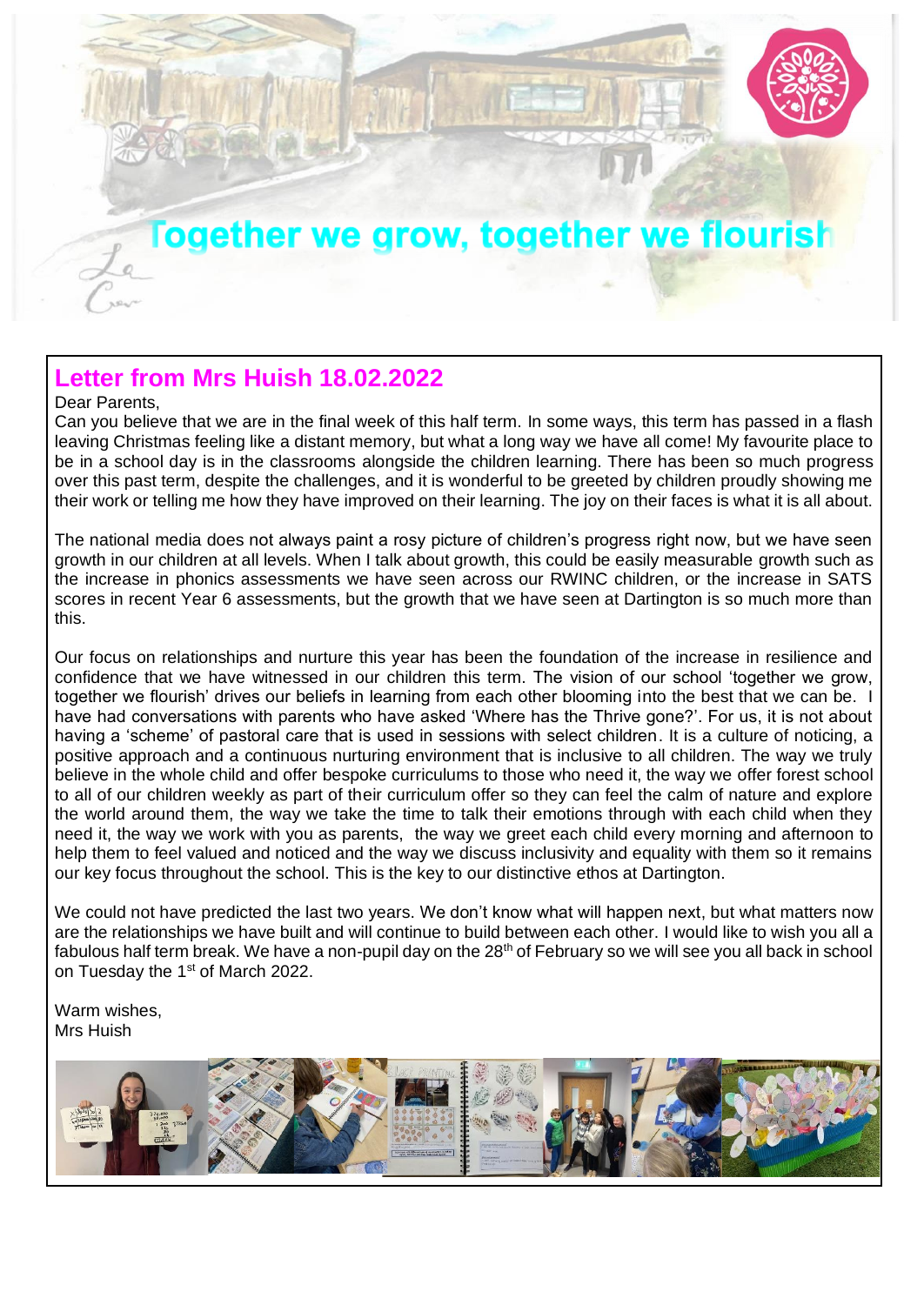### **SSful Music Funding Award:** Working with Dartington Trust



Emily from the Dartington Trust is a parent who has been working with us on a funding bid. We found out last week that we have been successfully awarded this funding to run the project with the national musician, Jason Singh. Jason, a sound artist, nature beatboxer, producer, DJ, facilitator, and performer, will be leading a project with our Year 3s. It will be an exploration of the human voice through beatboxing, Indian vocal percussion, and nature soundscapes: a three-pronged approach to music, cross

cultural learning, and connections to nature. The project will form three sessions. The Year 3's will be working with two of our sister schools, All Saints Marsh and Ellacombe Academy. The first session will be at Dartington Trust; there will be a nature-walk with Jason, a performance, a demonstration of some of Jason's work, and an introduction to learning some of the skills and techniques they will be using throughout the project.

There will then be two subsequent half day workshops with each school developing skills and ideas, these will be spread out by a fortnight with time for the children to develop ideas and practice in-between. The objective of the project will be to produce a piece or set of pieces of nature inspired sound-art/music to be shared within the school and connect the schools and children involved in the project through sharing their work and experiences. We cannot wait to see this project evolve!

#### **Community News:** Did you see us on BBC Spotlight?



Do you remember our superhero day that the children designed to raise money towards the local defibrillator at Meadowbrook community centre? We worked with the Dartington Recreation Association to raise enough money for the lifesaving equipment to be installed for the community to use in the event of an emergency. We worked with the charity Jay's Aim who came in a trained all of our Year 5 and 6 children equipping them with vital lifesaving skills before Christmas. Jays Aim, whose aim is to install defibrillators in as many areas as they can, were celebrating their 100<sup>th</sup> defibrillator installation. They asked us if we would be part of an interview with BBC Spotlight which aired last Thursday. The children were incredible. They spoke so eloquently about their passion for fundraising and making a difference in the community. Harlee's response was one that had us all teary eyed. He was asked if he thought the lifesaving lessons were as important as his school lessons to which Harlee replied that he thought they were important and compared his lessons in class as ones that are important for him as a person to grow and learn, but that the lifesaving lessons were important to make a difference to someone else's life if he was ever in such a position. A huge thank you to the children who came to join the BBC crew and their parents for the last-minute permissions!

#### **Community News:** Our Silver Stories Readers

Another wonderful offer we have in our school is the opportunity to participate in the Silver Stories project. Mrs Foucher set this up in September and it is now fully up and running. We have 4 children who have weekly phone calls with elderly members of communities across the nation. Each week, they call them from school and share a book with them. It is a wonderful way to connect generations, bring a smile to the faces of others and make a difference. It was wonderful to hear from Florence and Yasmin about how much they enjoy their story time!

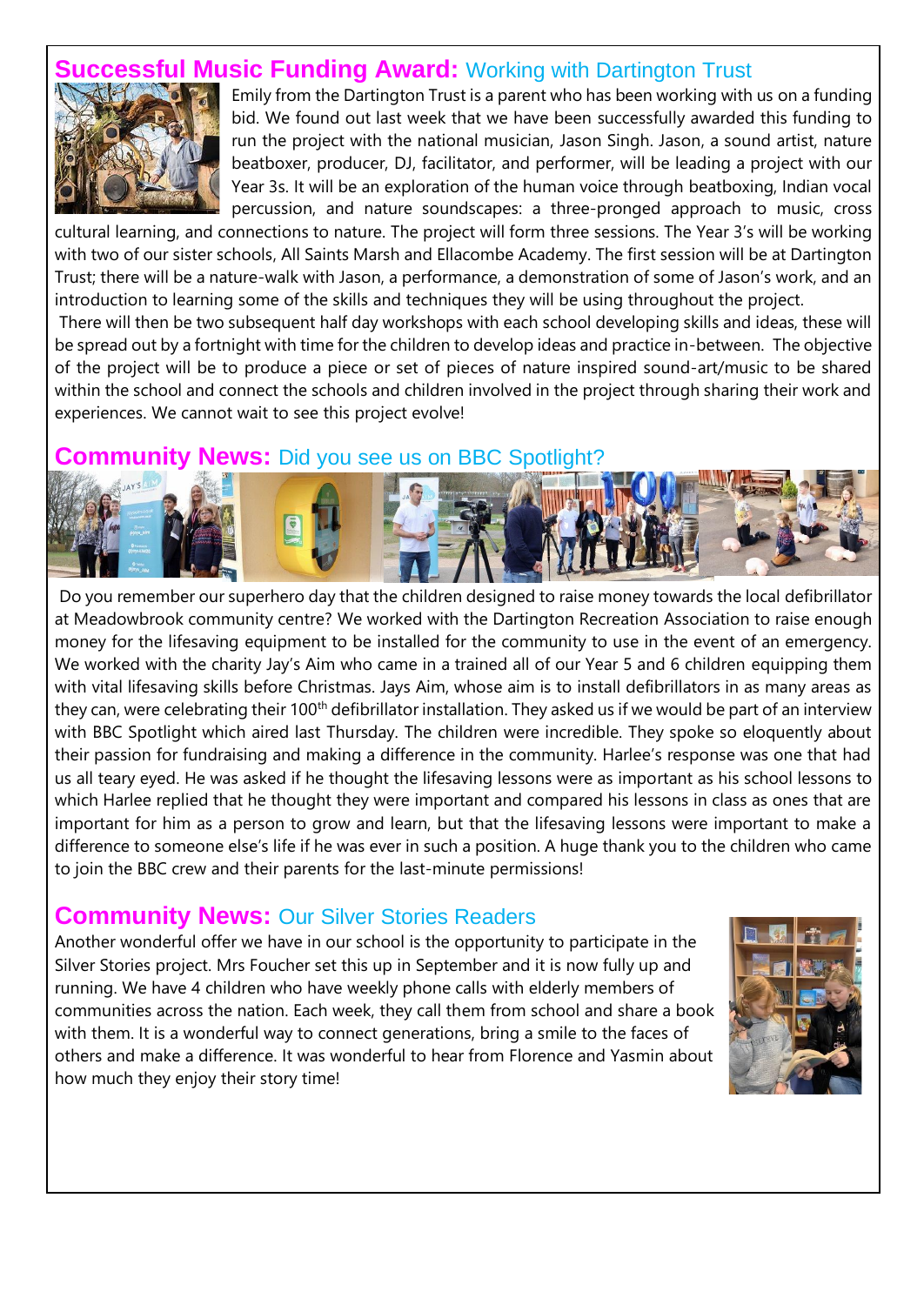#### **Making a Difference:** A letter from The Brooke Charity

Skyla and Harriet had some wonderful news last week when they received a letter from The Brooke charity thanking them for their fundraising efforts. They brought the letter in to share with the whole school and we really enjoyed reading about how the money has helped families in Africa to care for their working horses, donkeys and mules. The children were all thrilled about the difference they had made and enjoyed looking at the pictures and information that they sent in about the families. The culture we have here at Dartington about being courageous advocates and taking action to make that difference when we see something that we are passionate about, makes our school so very special!

## **Our Safeguarding Curriculum:** Safer Internet Day



The children have been busy working on their understanding of how to keep safe when using the internet. With the rapid rise in technology available to children, it is important that they are aware of the benefits but also the challenges that come with being online. There have been lots of discussions on what information they should share online, how they should behave, what to do if they feel unsafe online and how to assess the levels of fact with posts

online as they may not always present as they seem. Throughout the school, the children have created posters and had deep discussions about the safety of themselves and others. Woodpeckers created posters to display across the school too!

## **School Trips and Visits:** Let's start planning!

Trips and visits for our children are so important. They link to the curriculum and give the children the opportunity to experience different places and deepen their learning in different subject areas. These have been postponed through the pandemic, but we are really excited to start planning them again for our children in the Summer term.

- Year 6 have an exciting residential booked and a letter has gone out about this. This will be two exciting nights away in North Devon at a facility that is packed with fun activities.
- Year 4 have signed up to go to The Mix music festival run by Torbay and Devon Music Hub. This is based this year at Killerton House the National Trust property just outside Exeter. A letter will be going out shortly about the cost and itinerary for this trip and will be a day filled with musical workshops and live music events.
- Year 5 and 6 will be going to watch the production of Shakespeare's Midsummer Night's Dream at KEVICCs
- EYFS have booked their day out at Stover to learn more about habitats and the world around them.
- Year 3 will be taking part in the Devon Music Education funded trip with Dartington Trust to work with a national musician.

We are so excited about starting to go on trips again!

## **School Trips and Visits: Dan Magness Visit!**



As part of the English Schools Football Association Schools Week  $7<sup>th</sup>$  – 13<sup>th</sup> February we had a special VIP visitor coming to school! Dan Magness, World Record Holder Football Freestyler and Entertainer visited us on Tuesday 8<sup>th</sup> February. He held workshops for each class, showing off his football freestyle skills whilst engaging the children in fun and energetic physical activity. The children were really inspired by his footballing skills and we have seen so many trialling them since. Even Mrs Wallis tried them out!

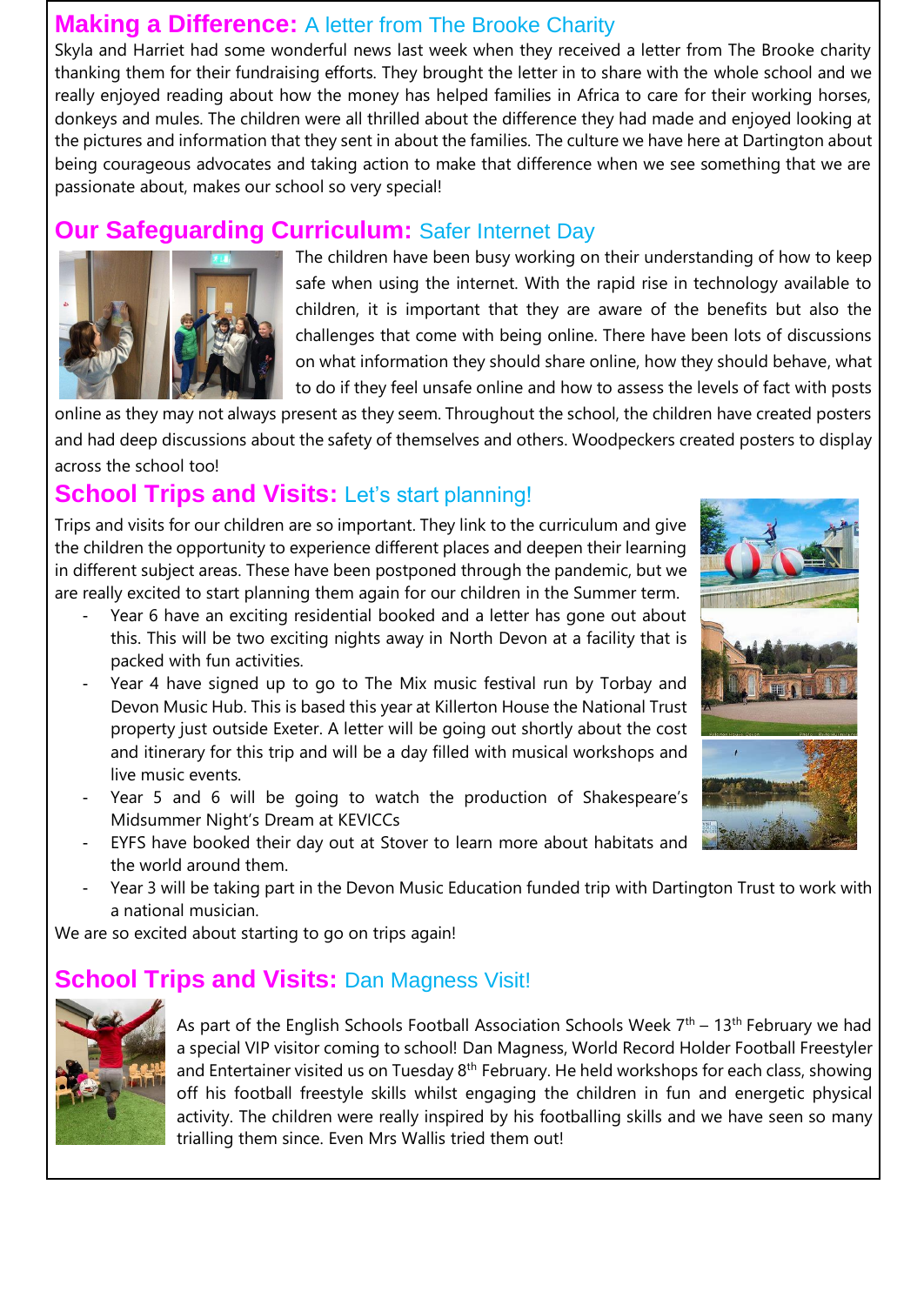## **Health and Safety:** Appropriate school items

One of the things that makes Dartington distinctive is the non-uniform policy. Although there is no uniformity to what the children wear, it is important that we have guidelines for health and safety reasons. This information can be found in the Parent Handbook that you would have received when your child started the school, but also can be found on the website. Recently, we have had a few incidents caused by things like jewellery and inappropriate footwear being worn in school. I know teachers will have had these conversations, but we would like to ask for your support in keeping special jewellery and toys at home to be treasured so they don't get lost, broken or cause harm. If you have any specific worries, please speak with your child's class teacher who will happily talk through some supportive strategies with you.

### **After School Clubs:** Clubs for the Spring Term 2022

**MONDAY - FRIDAY After school wrap around care:** This will run every evening until 6pm. This is open to all children from EYFS to Year 6. Please book on and pay as usual through the School Gateway App.

**TUESDAY Premiere Sports:** This is a **Dodgeball** sports club for EYFS/KS1. Book on the Premiere Education website.

**Frazoo:** This is a **science club** that will be starting with Mrs Hulbert for years 5 & 6. Bookings are made directly to Frazoo - [frazie@frazoo.co.uk](mailto:frazie@frazoo.co.uk).

**FRIDAY Premiere Sports:** This term, it is **Basketball** for Years 4,5 and 6. Book on the Premiere Education website

All clubs run from **3:15 - 4:15** (except the wrap around care).

#### **Dates for your Diary:** Don't miss out!

#### PTFA Coffee Morning: Please join us on Wednesday 02.03.22@ 09:00!

Sadly, our PTFA had to cease last year because we did not have enough members. The PTFA are a huge part of the school and work to raise money throughout the school year adding additional exciting experiences like school discos and bake offs for the children. I have been approached by some parents who would like to help to form another PTFA group. We are going to hold a meeting on Wednesday 2<sup>nd</sup> March at 09:00 for anyone who would like to join us. Come along and have a cup of tea and find out more about what it involves!

#### **Reading Fun:** World Book Day 03.03.22!

Mrs Foucher and the pupil focus group have planned some exciting activities for World Book Day! On World Book Day, we would like the children to bring their favourite book in to share with their class. If they do not have a copy of this at home, they are welcome to borrow one from our school or class libraries. The children can also choose to do one of the following:

a) Dress up as a character/person/animal from their favourite book

b) Bring in a teddy dressed up as a character/person/animal from their favourite book

c) Decorate or paint a potato to look like a character/person/animal from their favourite book

If they would like to do all three then that is fine too! Everyone who takes part will be entered into a raffle to win a World Book Day prize.

#### **Shrove Tuesday:** Pancake day 02.03.22!

Celebrating the start of lent, on Tuesday 1st March we will be having Pancake Day for school lunches. Don't miss out, sign up for a school Lunch!